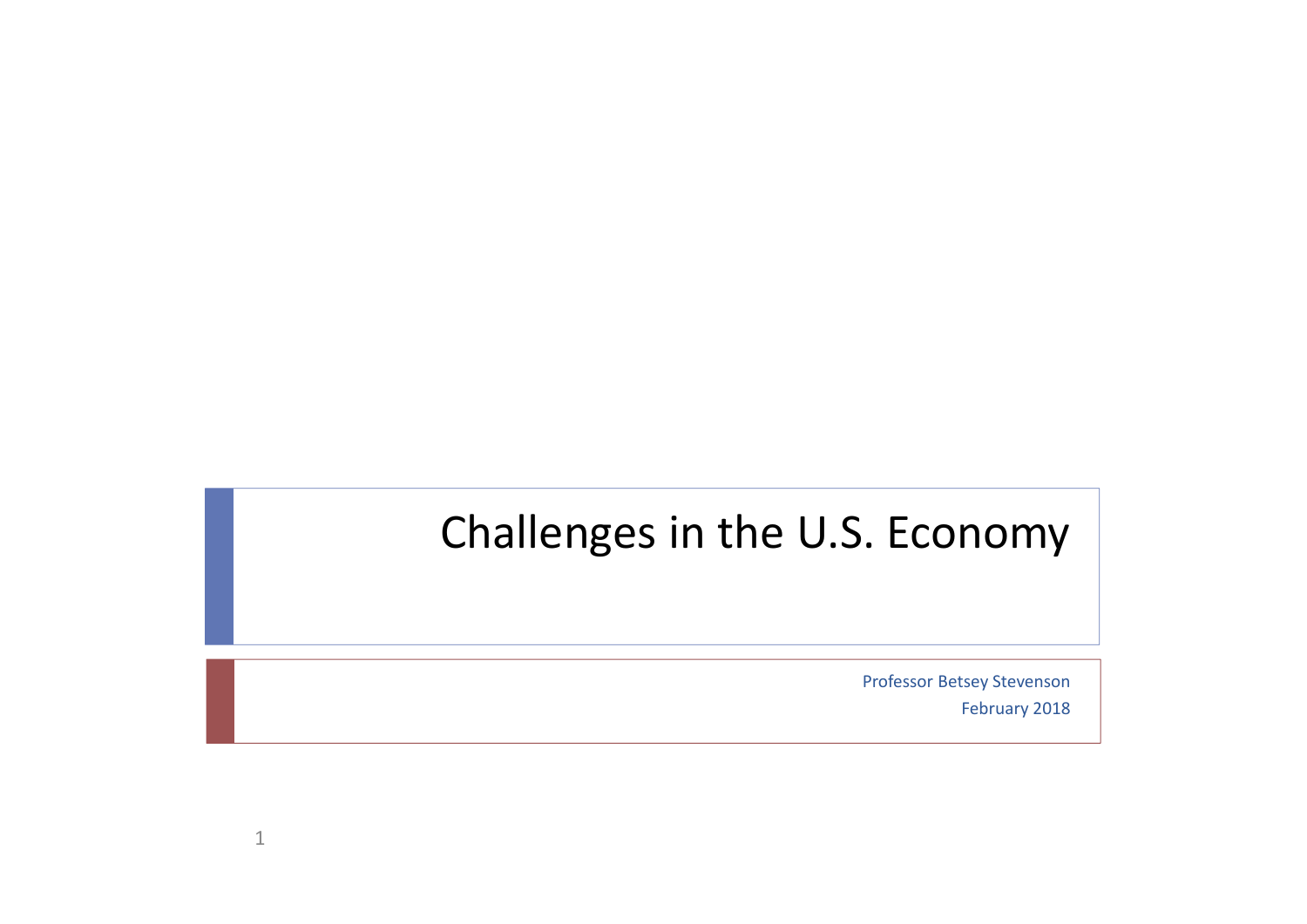#### Declining Labor Force Participation

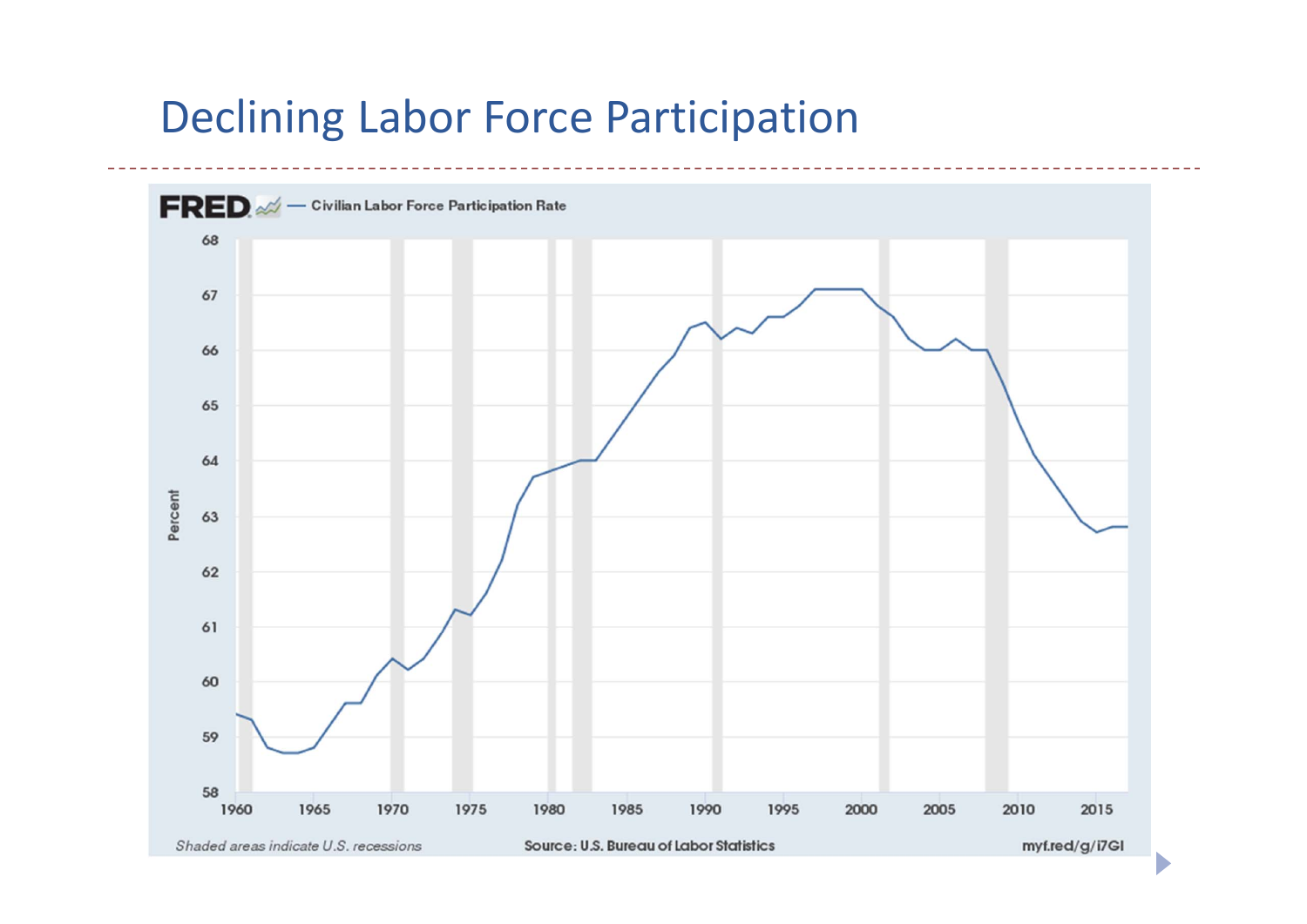### Rising Participation of Women for Decades

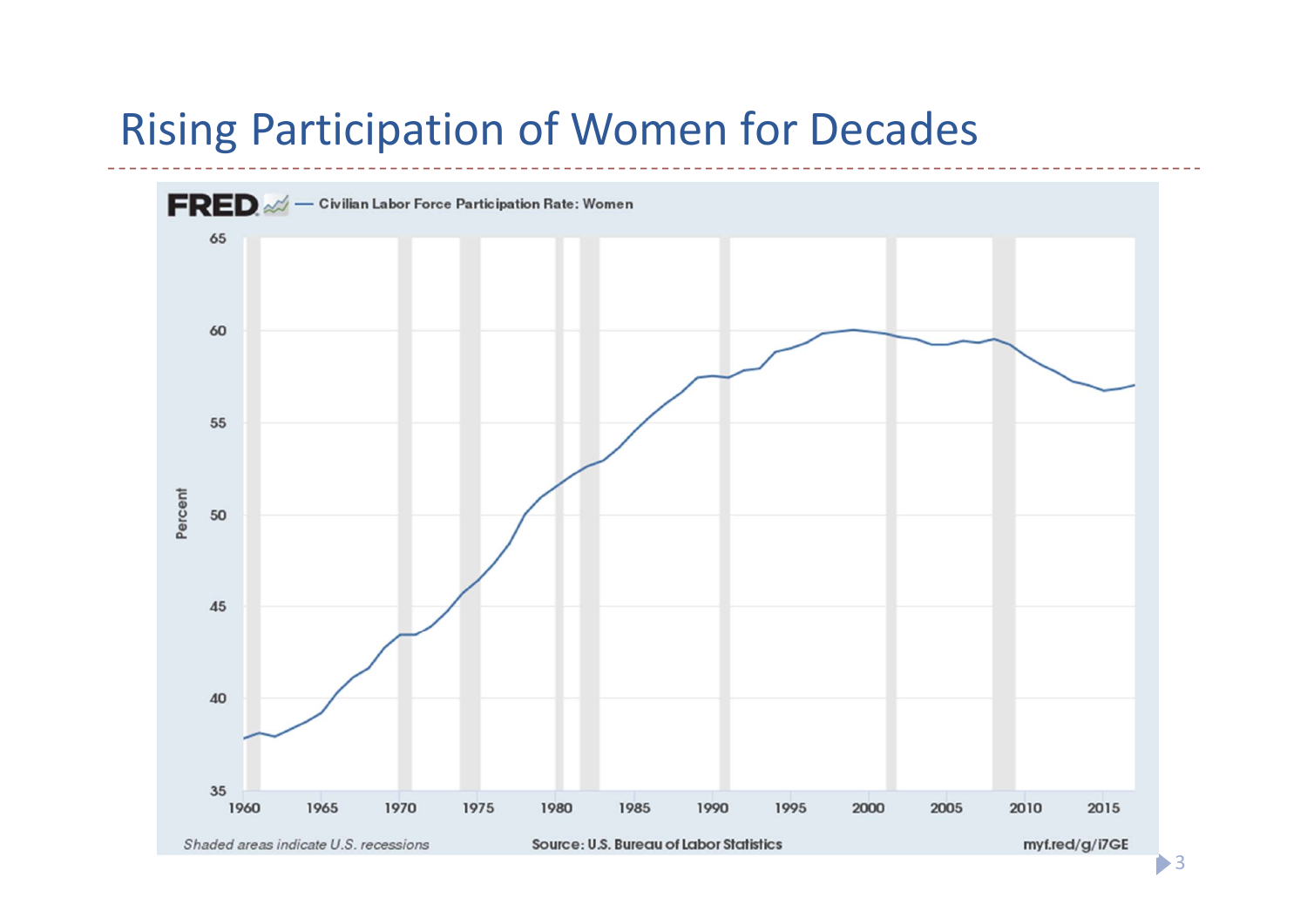### Hid Nearly Constant Declines in Male Participation

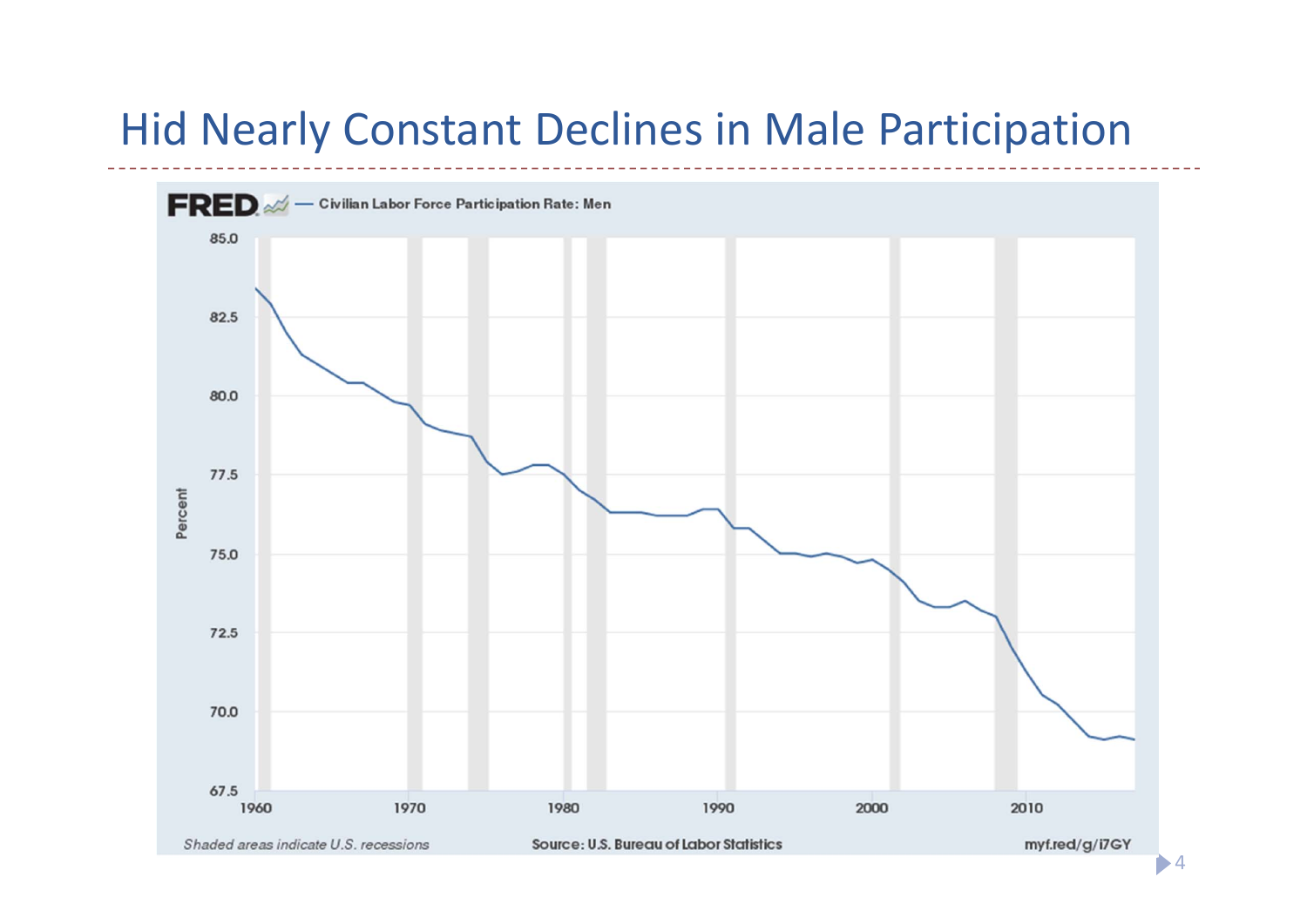#### Rising Household Earnings But Stagnating Male Earnings

- ▶ Median household income has risen to \$60,000 in 2017 from \$50,000 in 1984 (in 2017 dollars)
- Median weekly wages of men however are exactly the same in inflation‐adjusted terms
- Men's real wages feel in the early 1990s, recovered in the second half of the 1990s, and have roughly stagnated since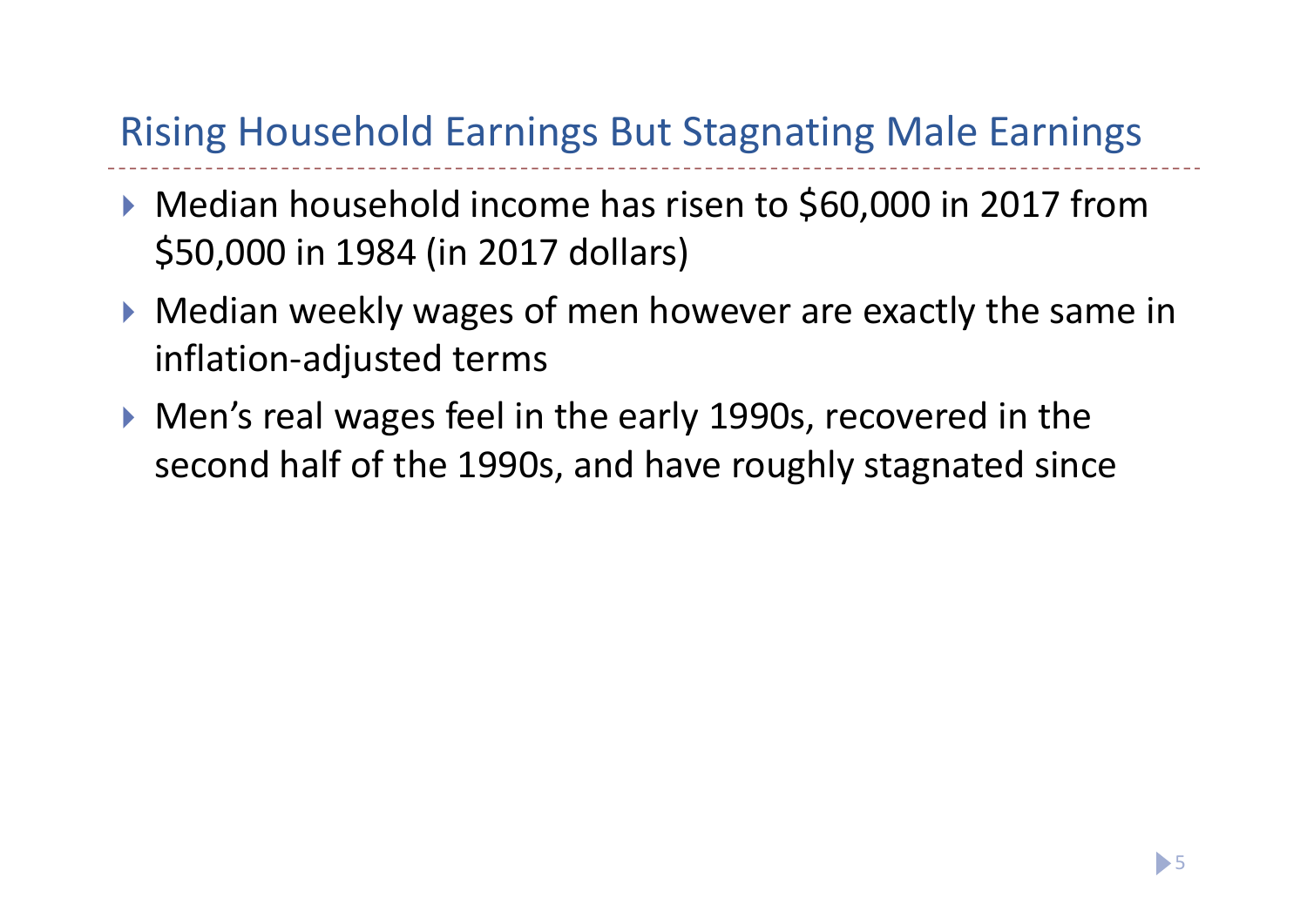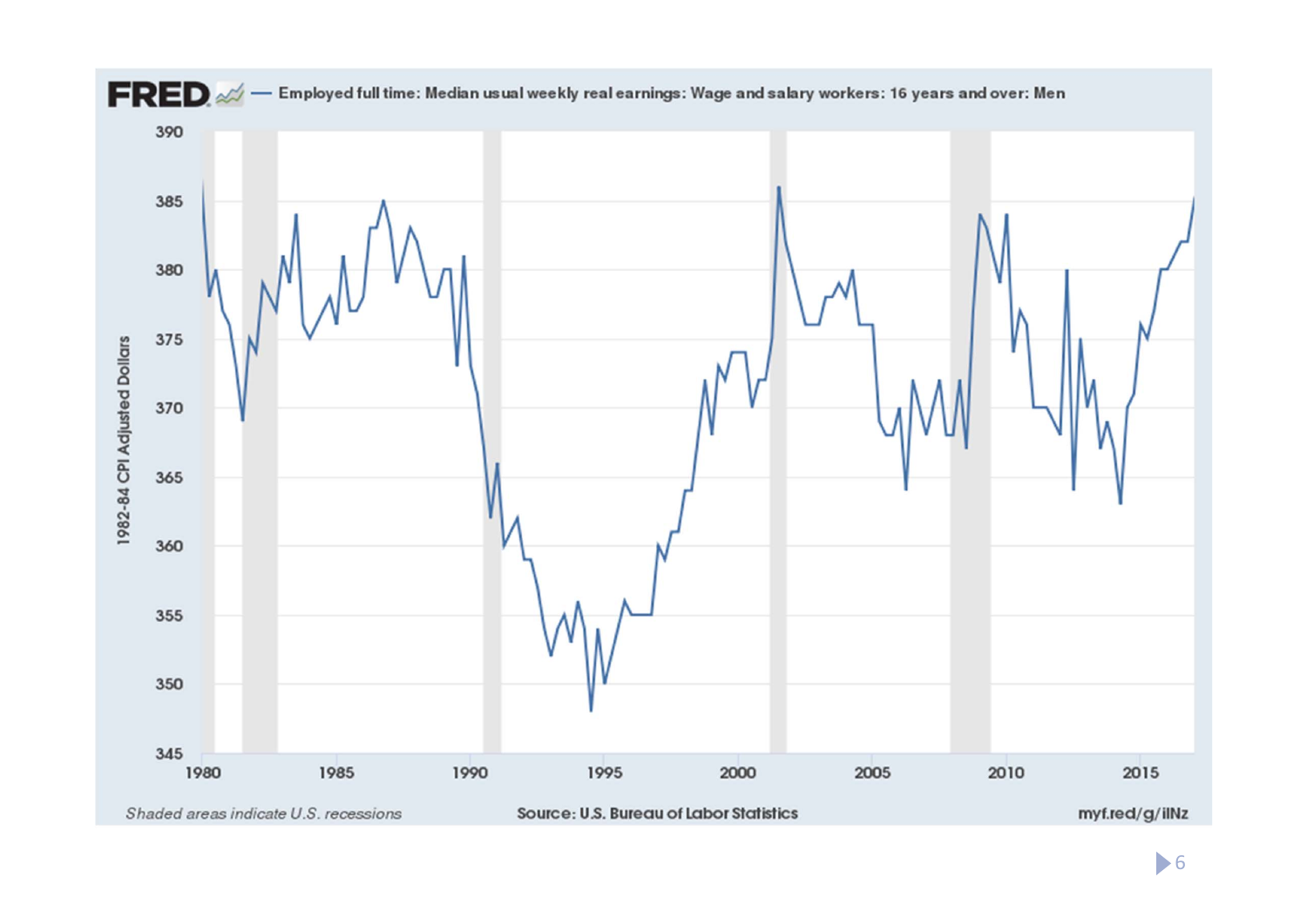### Rising Median Wages of Women

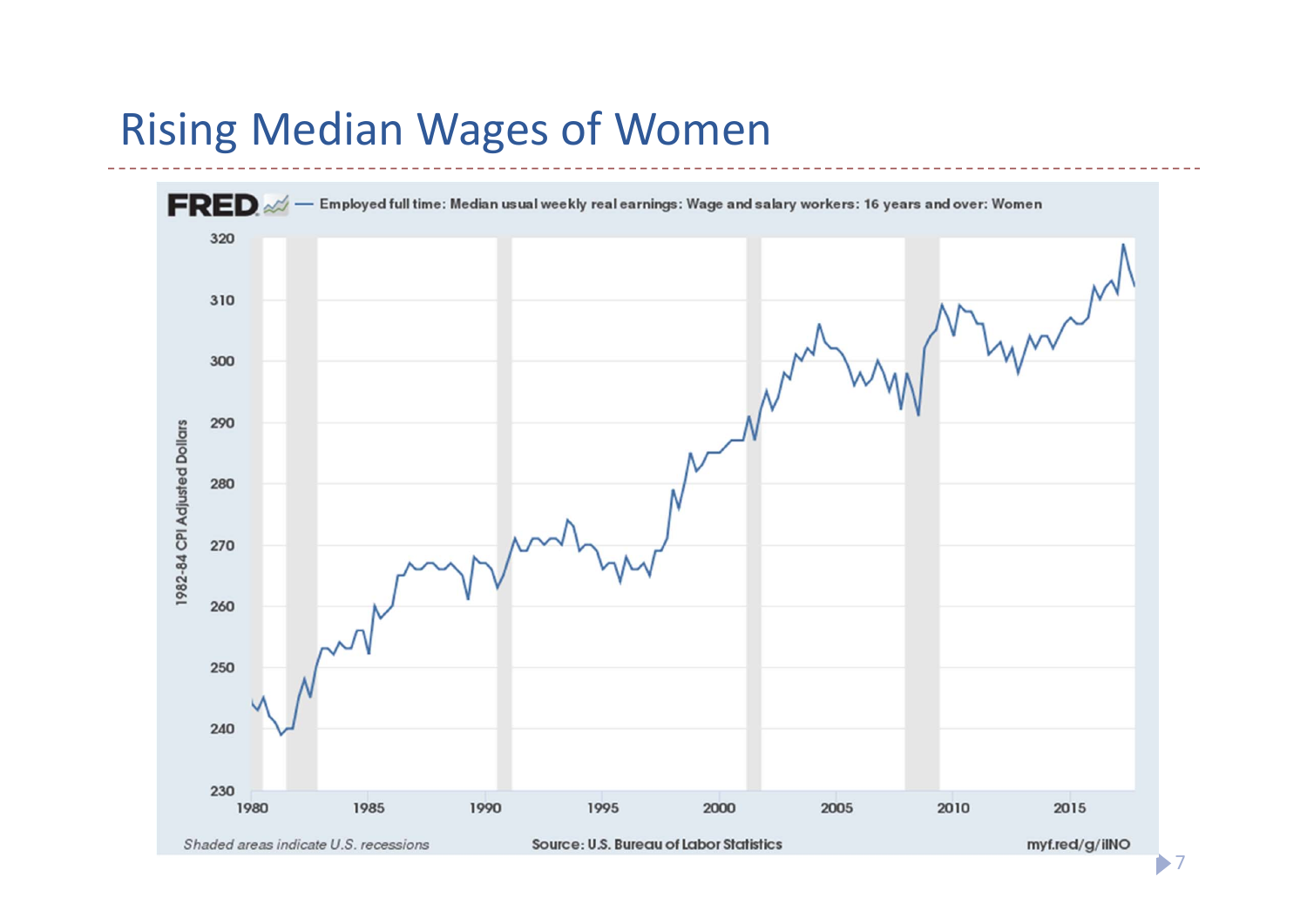## Prime‐Age Less Educated Men Are in Trouble

**Prime-Age Male Labor Force Participation** by Educational Attainment

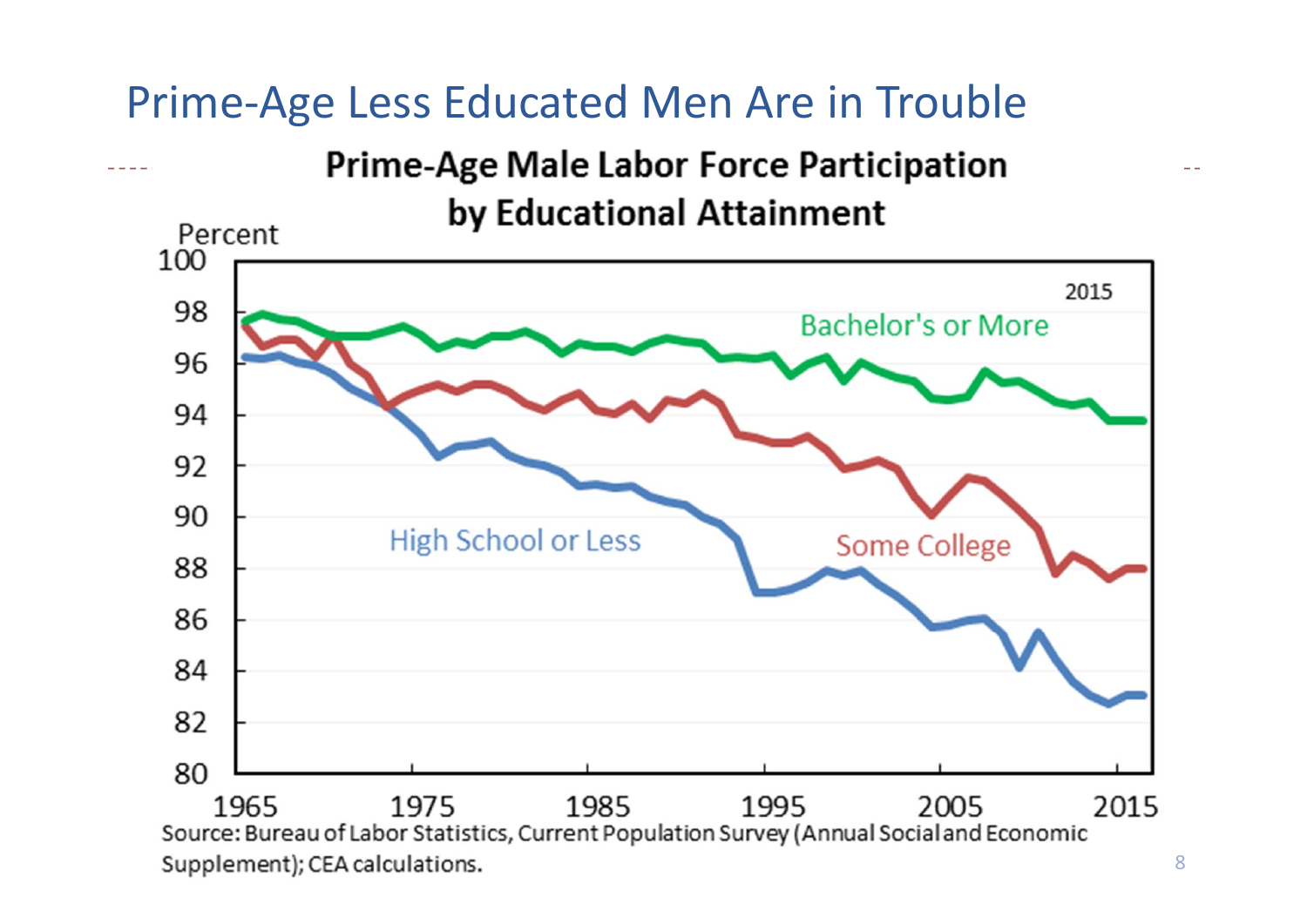# Top occupations for Men with only high school

- 1.. Truck driver
- 2.Laborers and Freight, Stock, and Material Movers
- 3.Construction Laborers
- 4.Janitors and Building Cleaners
- 5.Grounds Maintenance Workers
- 6.Cooks
- 7.**Carpenters**
- 8.Retail Salespersons
- 9.Stock Clerks and Order Fillers
- 10. Miscellaneous production workers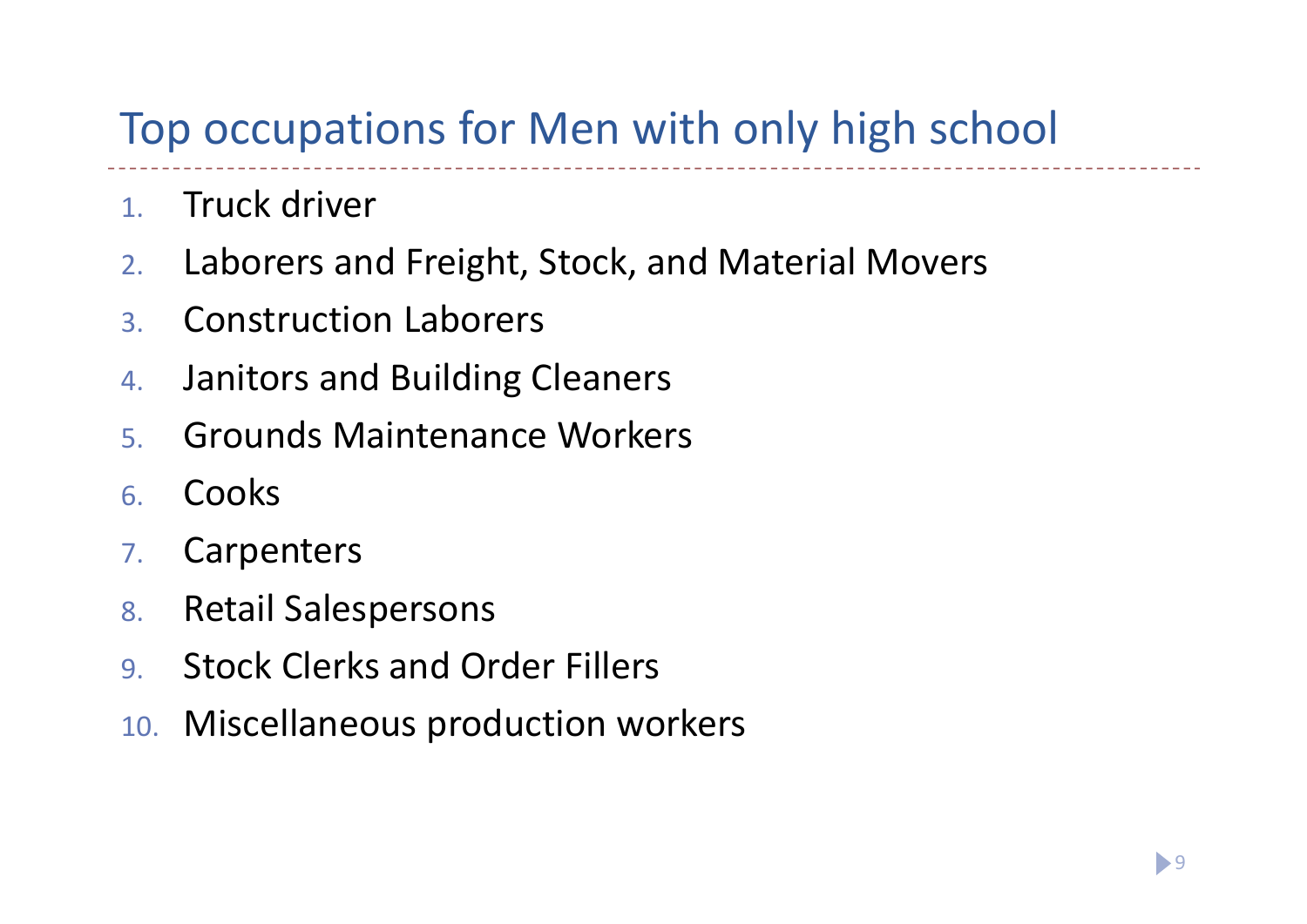## Top occupations for women with only high school

- 1.Cashiers
- 2.Secretaries and Administrative Assistants
- 3.Maids and Housekeeping Cleaners
- 4.Nursing, Psychiatric, and Home Health Aides
- 5.Retail Salespersons
- 6.Waiters and Waitresses
- 7.Childcare Workers
- 8.Cooks
- 9.Customer Service Representatives
- 10. Personal Care Aides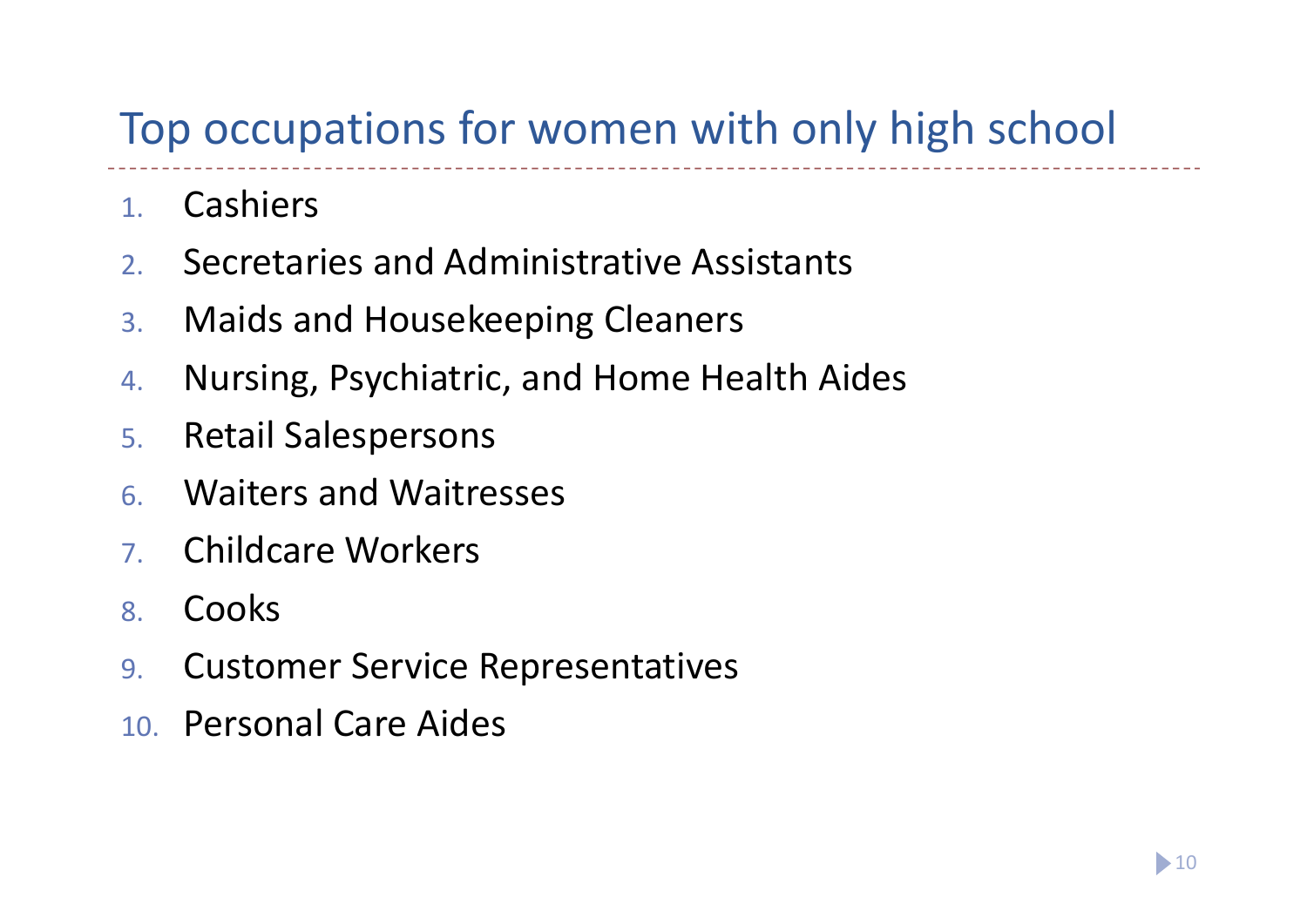## Less Educated Occupations

- **Much more segregated by occupation**
- ▶ Men more likely to be in declining occupations related to manufacturing
- ▶ Women more likely to be in childcare and health services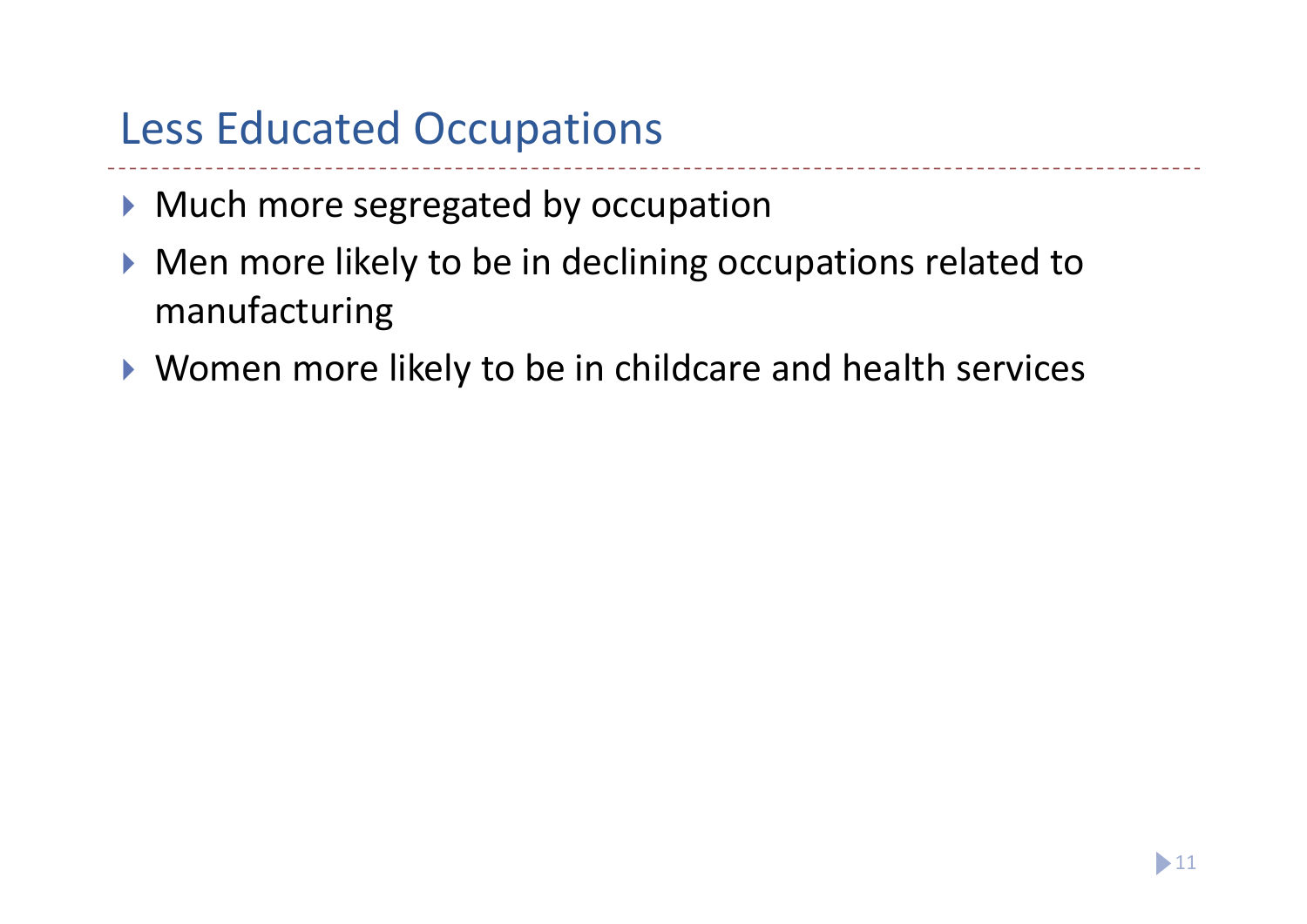### Labor Force Participation

- ▶ Not a long-run solution to growth, but an important short-run component
- ▶ Forcing people to work may not increase well-being
- ▶ Depends on why they aren't working
- ▶ Where does the United States stand?
	- Declined and lower employment for both men and women compared to many of its peers
	- ▶ Yet paid vacation, paid sick leave, paid family leave more likely to be absent
	- Very sparse safety net (few are eligible for unemployment, few are eligible for cash payments of any form)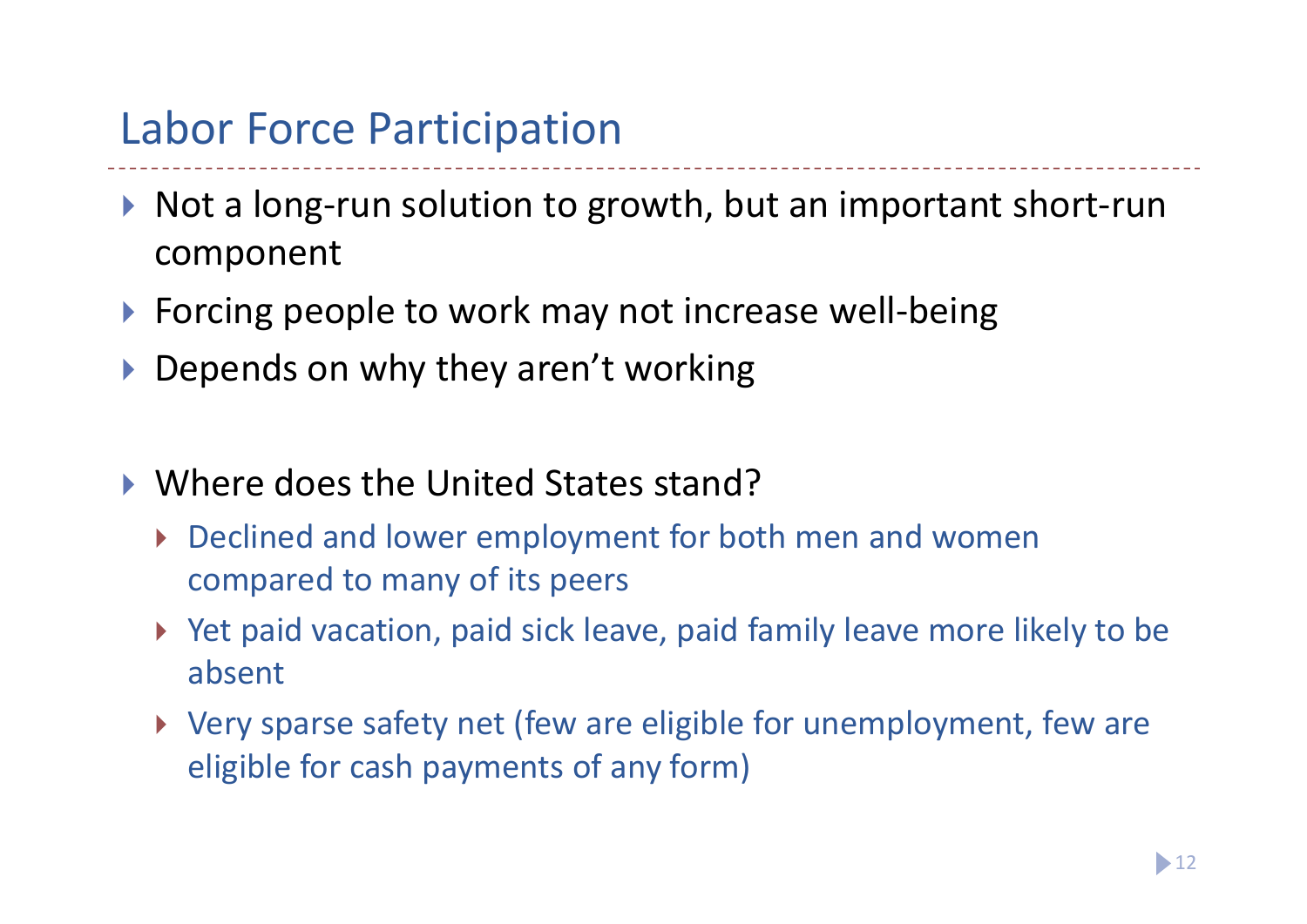#### Male Employment Remains Below Many Countries

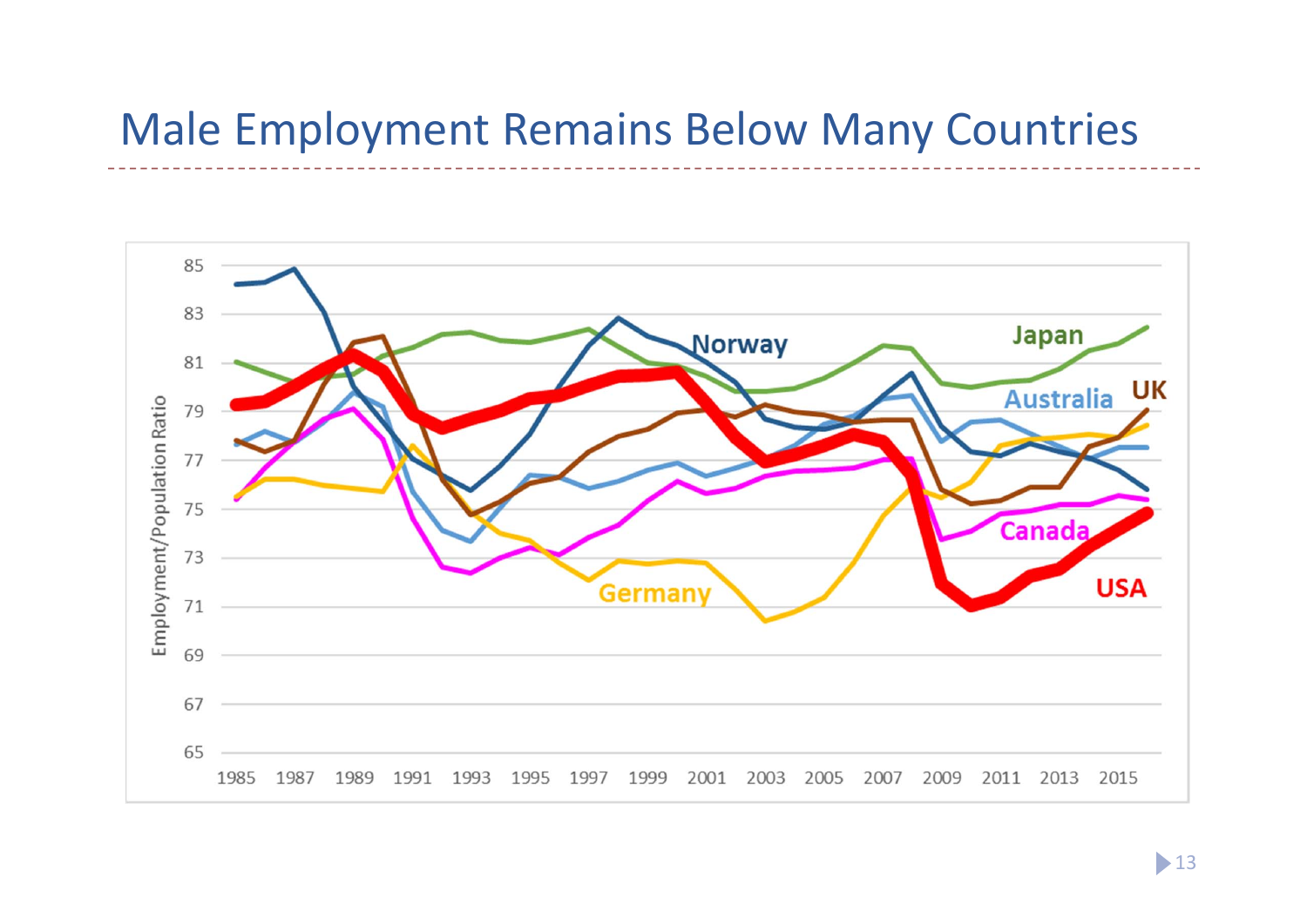#### But So Does Female Employment

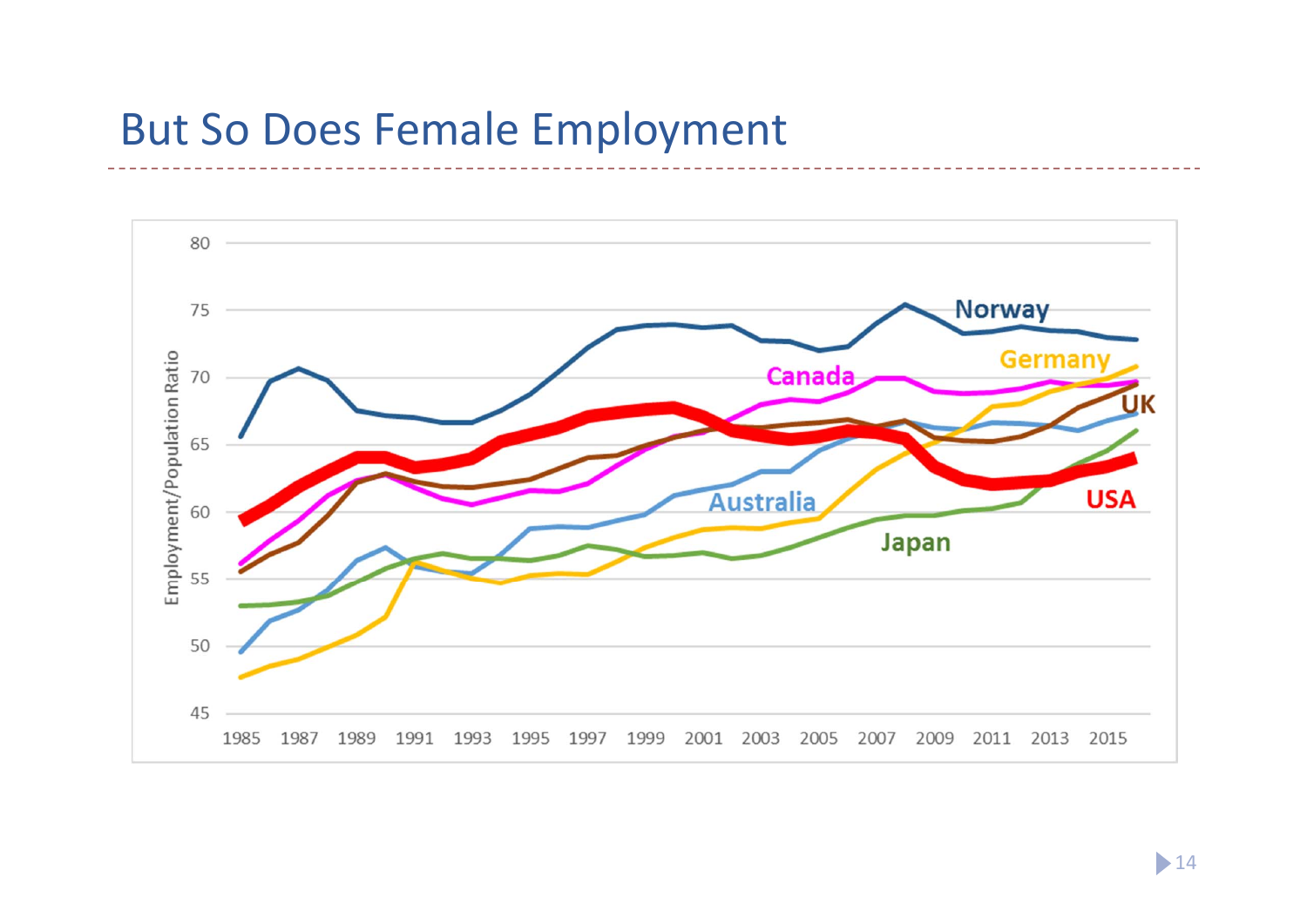# Labor Force Participation Explanations

- Explanations for decline in male participation:
	- **Dioids**
	- Video games
	- Lack of interest in family life
	- Lack of availability of masculine jobs
- Explanations for decline in female participation:
	- Opioids
	- $\blacktriangleright$  Difficulty balancing work and family life: little available paid sick, maternity, or family leave; lack of affordable child care
	- $\blacktriangleright$ Discrimination